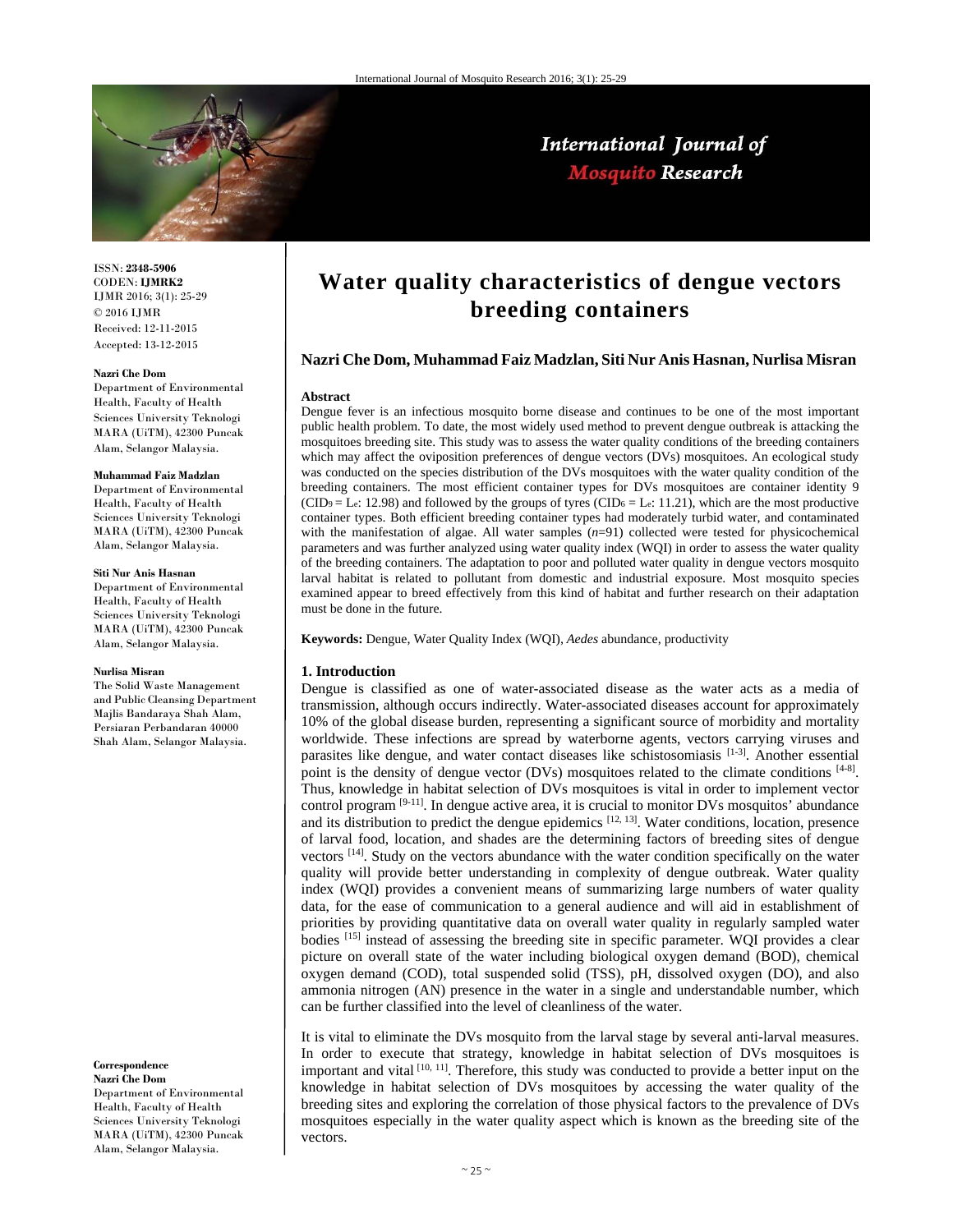#### **2. Materials and methods**

A cross-sectional entomological survey of water-holding containers which supporting mosquito breeding was conducted in ten selected localities in Subang Jaya, Malaysia from December 2013 to January 2014. This study was conducted due to the limited knowledge on the specific water quality parameters of the DVs breeding sites. The curiosity has increased on the water quality characteristics of the breeding sites, which reflect the preferences of DVs mosquitoes to oviposit their eggs. This study consists three main phases (Phases 1: to identify the locality based on the epidemiological data of DF cases; Phase 2: Field sampling includes observation of the breeding sites characteristics and *in-situ* measurement of several water quality parameters; Phase 3: Extended water quality analysis at the laboratory and larval identification) in order to studied the water quality characteristics of DVs breeding sites.

#### **2.1 Study area**

In this study, Subang Jaya area in Selangor, Malaysia was selected as the main research site to study the water quality characteristics of DVs breeding sites. The selection of this area was justified by several factors. First it has a high population density in Selangor and has a significant public health implication in relation to the control and prevention of dengue. The main landscape characteristics of this area are the urban areas, which are rapidly developed. The major land-use in this

area is residential (housing), commercial and industrial area. Furthermore, forested area and construction area also has shown the rapid changes trend and this might influence the trend of dengue distribution

## **2.2 Mosquito sampling**

The selection of the localities was based on the constant occurrence of DF cases for five years (2010-2014). A house to house and peri-domestic area survey was carried out in order to detect mosquito larval breeding sites which reflect the infestation level with *Aedes* larvae in the localities.

All water-holding containers were visually inspected for the presence of water with immature mosquitoes (pupae and larvae) (Figure 1). All the water-holding containers detected during the survey were counted and classified into 13 categories based on the container identity (CID). CID were given to the containers observed at the sampling sites were  $CID_1$ : drums;  $CID_2$ : water reservoir;  $CID_3$ : buckets;  $CID_4$ : flower vases and flower pots bases;  $\text{CID}_5$ : earthen pots;  $\text{CID}_6$ : Tires;  $CID<sub>7</sub>$ : Plastic bowls and pots, oil can, galloon jar and water bottled; CID<sub>8</sub>: plastic sheets, plastic water pools and bags; CID9: types of glass, which are unused aquarium, glass jars and ceramics;  $CID_{10}$ : group of metal;  $CID_{11}$ : discarded appliances, discarded foams, shoes, and helmets;  $CID_{12}$ : dust carriers and bins, baby baskets and CID13: ant guards and trays.



**Fig 1:** Categories of water-holding containers based on the CID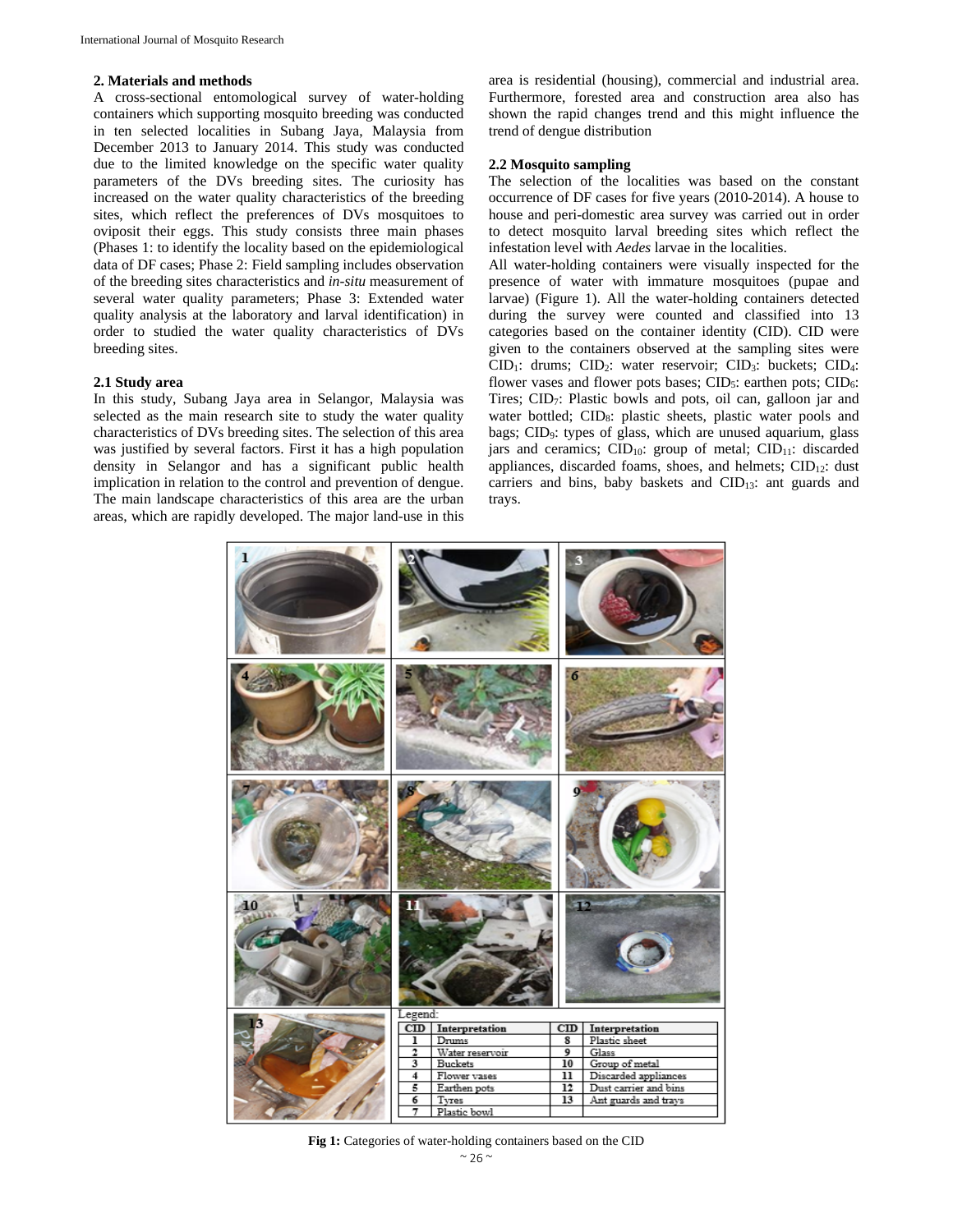Specimen of immature mosquitoes were kept in plastic bottles and labelled with date of collection before being transported to the laboratory. The larvae and dead pupae were counted and identified to species under a compound microscope according to the standard keys <sup>[16]</sup>. The number of larvae and pupae were recorded along with the container types and added to a database for subsequent analyses.

#### **2.3 Measurement of water quality parameters**

In order to assess the water quality characteristics of DVs breeding sites, six parameters were considered in this assessment which include physicochemical parameters. A physical analysis of water in the breeding habitat was performed *in-situ*. The parameters involved are turbidity (NTU), pH, and dissolved oxygen (mg/L) by using appropriate instrument. The collected water samples were then further analysed for other parameters which include chemical oxygen demand (COD), biological oxygen demand (BOD), total suspended solids (TSS), and ammoniacal nitrogen (AN) which follow the standard method from USEPA methods for chemical analysis [21]. Calculations were performed not on the parameters themselves but on their sub-indices. The subindices for each parameters were named SIDO, SIBOD, SICOD, SIAN, SISS and SIpH accordingly. Finally, water quality index (WQI) tool were used to evaluate the water quality of DVs breeding sites. The six resulting values were then entered into an establishment formula to arrive the WQI score and it was calculated using the formula:

 $WQI = 0.22$  x SI DO + 0.19 x SI BOD + 0.16 x SI COD +  $0.15 \times$  SI AN + 0.16 x SI SS + 0.12 x SI pH (1)

Where SI is refers to sub-index for each parameters. The summation of the weight ages for all the sub-indices must have a value of the unity. The value of 100 is the highest possible score and denotes high quality of the water and zero is the lowest.

#### **3. Results**

A total of 91 samples were collected at 10 areas where details on sampling localities and species are tabulated in Table 1. based on the result obtained, *Ae. albopictus* was identified as the most dominant species (63.7%) as compared to *Ae. aegypti*  (7.7%) and mixed breeding (28.6%).

| Location                      | Species composition per breeding sites | <b>Total samples</b> |                       |    |  |
|-------------------------------|----------------------------------------|----------------------|-----------------------|----|--|
|                               | Ae. albopictus                         | Ae. aegypti          | <b>Mixed Breeding</b> |    |  |
| <b>PJS13</b>                  |                                        |                      |                       | n  |  |
| Lagoon Apartment              |                                        |                      |                       |    |  |
| Low Cost Flat PJS 7           |                                        |                      |                       | 10 |  |
| Arcadia Apartment             |                                        |                      |                       |    |  |
| Angsana Flat                  |                                        |                      |                       |    |  |
| SS15 Commercial               |                                        |                      |                       |    |  |
| SS <sub>19</sub> Terrace Area |                                        |                      |                       |    |  |
| Kampung Sri Aman              | 14                                     |                      |                       | 15 |  |
| Kampung Kenangan              | 11                                     |                      |                       | 20 |  |
| Puchong Perdana Terrace       |                                        |                      |                       | 6  |  |
|                               | 58 (63.7%)                             | 7 (7.7%)             | 26 (28.6%)            | 91 |  |

#### **3.1 Dengue vectors breeding site characteristics**

Larval productivity  $(L_p)$  and efficiency  $(L_e)$  of dengue vector breeding containers were identified for each water-holding container types (Table 2). The most efficient group of waterholding containers for the development of immature DVs are

types of aquarium unused glass jars and ceramics  $(L_e: 12.98)$ , followed by tires  $(L_e: 11.21)$ , and the plastic sheets  $(L_e: 7.30)$ . The efficiency of breeding sites was calculated from productivity over prevalence of each type of breeding containers.

**Table 2:** Larval productivity and efficiency of dengue vector breeding containers

| $\mathbf{C}\mathbf{ID}^1$ |                         | Larvae |                      |                      | <b>No. Positive</b> |                           | <b>Prevalence of</b>   |                       |
|---------------------------|-------------------------|--------|----------------------|----------------------|---------------------|---------------------------|------------------------|-----------------------|
|                           | <b>Container types</b>  | n      | Average <sup>2</sup> | Maximum <sup>3</sup> | container           | Productivity <sup>4</sup> | container <sup>5</sup> | Effiency <sup>6</sup> |
|                           | Drums                   | 42     | 14                   | 22                   | 3                   | 2                         | 0.462                  | 4.33                  |
| $\overline{2}$            | <b>Water Reservoirs</b> | 65     | 22                   | 36                   | 3                   | 3                         | 0.462                  | 6.49                  |
| 3                         | <b>Buckets</b>          | 229    | 18                   | 72                   | 13                  | 11                        | 2.003                  | 5.49                  |
| 4                         | Flower vases            | 3      | 3                    | 3                    |                     |                           | 0.154                  | 6.49                  |
| 5                         | Earthen pots            | 77     | 19                   | 35                   | 4                   | 4                         | 0.616                  | 6.49                  |
| 6                         | Tires                   | 365    | 33                   | 87                   | 11                  | 19                        | 1.695                  | 11.21                 |
| $\mathbf{r}$              | Plastic bowls           | 476    | 19                   | 115                  | 25                  | 25                        | 3.852                  | 6.49                  |
| 8                         | Plastic sheets          | 163    | 20                   | 48                   | 8                   | 9                         | 1.233                  | 7.30                  |
| 9                         | <b>Glass</b>            | 185    | 37                   | 78                   | 5                   | 10                        | 0.770                  | 12.98                 |
| 10                        | Group of metal          | 62     | 12                   | 25                   | 5                   | $\mathbf{3}$              | 0.770                  | 3.89                  |
| 11                        | Discarded appliances    | 149    | 17                   | 37                   | 9                   | 8                         | 1.387                  | 5.77                  |
| 12                        | Dust carriers and bins  | 63     | 21                   | 25                   | 3                   | 3                         | 0.462                  | 6.49                  |
| 13                        | Ant guards, trays       | 32     | 16                   | 24                   | $\overline{2}$      | $\overline{2}$            | 0.308                  | 6.49                  |
|                           | <b>TOTAL</b>            | 1911   |                      |                      |                     |                           |                        |                       |

\*Note

1 CID, container identity; PC, positive container.

2 Average no. of larvae in an individual container.

3 Maximum no. of larvae in an individual container.

4 Productivity = no. of larvae X 100/all larvae.

5 Prevalence of container = no. of positive containers X 100/all containers.

6 Efficiency = productivity/prevalence of containers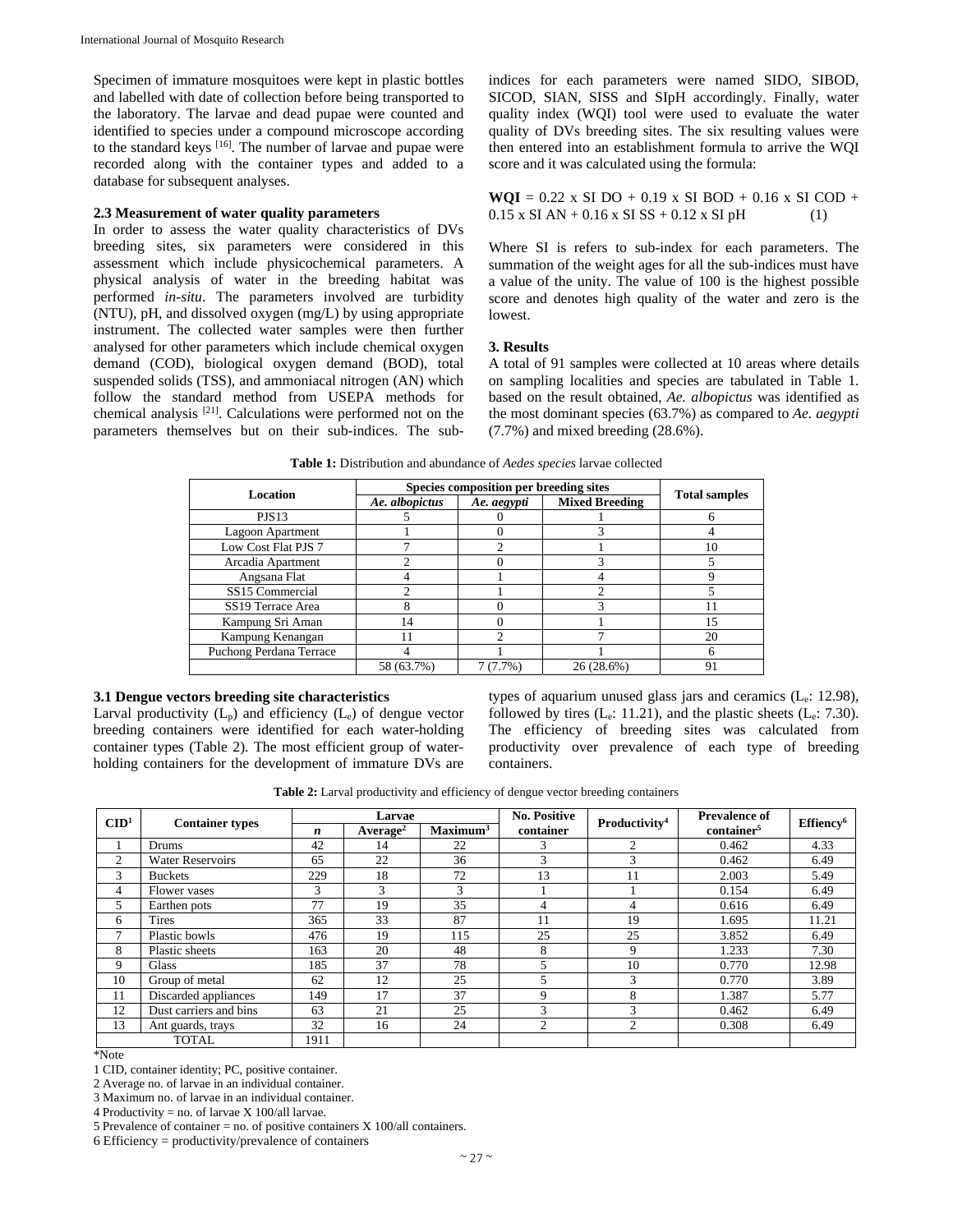## **3.2 Water quality parameter based on DVs mosquitoes breeding containers**

Table 3 shows the average of water quality parameters for respective containers from CID 1 to 13. It is interesting to note that in all six parameters of this study, it shows that percentage of larvae is higher in lower readings of each parameter excluding pH and DO parameters. This study found that the DVs mosquitoes prefer to oviposit either in neutral or slightly alkaline water. Different results shown in DO content which the results of immature of dengue vectors are in higher percentage if the DO is high and vice versa.

| <b>CID</b>   | <b>Water Ouality Parameters (Average)</b> |      |            |            |            | Total larvae $(n)$ | Larvae productivity $(\% )$ |    |  |
|--------------|-------------------------------------------|------|------------|------------|------------|--------------------|-----------------------------|----|--|
|              | pН                                        | DO   | <b>COD</b> | <b>BOD</b> | <b>TSS</b> | AN                 |                             |    |  |
| 1            | 7.72                                      | 7.92 | 396.67     | 271.67     | 616.67     | 2.23               | 42                          | 2  |  |
| $\mathbf{2}$ | 7.79                                      | 5.78 | 490.00     | 335.55     | 333.33     | 2.25               | 65                          | 3  |  |
| 3            | 7.63                                      | 6.79 | 533.69     | 366.00     | 388.46     | 1.33               | 229                         | 11 |  |
| 4            | 7.50                                      | 7.75 | 110.00     | 77.00      | 50.00      | 1.06               | 3                           |    |  |
| 5            | 7.50                                      | 7.86 | 459.50     | 318.50     | 337.50     | 0.92               | 77                          | 4  |  |
| 6            | 7.62                                      | 7.82 | 816.36     | 560.18     | 1159.09    | 2.05               | 365                         | 19 |  |
| 7            | 7.43                                      | 7.61 | 654.28     | 447.76     | 568.00     | 1.68               | 476                         | 25 |  |
| 8            | 7.79                                      | 6.42 | 1074.38    | 736.50     | 1025.00    | 2.26               | 163                         | 9  |  |
| 9            | 7.94                                      | 5.74 | 394.00     | 269.60     | 1400.00    | 4.47               | 185                         | 10 |  |
| 10           | 7.53                                      | 5.72 | 826.00     | 582.60     | 1502.00    | 3.51               | 62                          | 3  |  |
| 11           | 7.97                                      | 7.23 | 630.44     | 431.33     | 1078.89    | 1.98               | 149                         | 8  |  |
| 12           | 7.25                                      | 6.72 | 473.33     | 304.33     | 403.33     | 1.62               | 63                          | 3  |  |
| 13           | 6.98                                      | 7.06 | 1155.00    | 788.50     | 200.00     | 3.08               | 32                          | 2  |  |

**Table 3:** Water quality characteristics of DVs breeding containers



**Fig 2:** Distribution of DVs breeding containers water samples according to respective water quality index (WQI)

The water quality parameters were calculated for the WQI in representing the status of water quality characteristics of the DVs mosquitoes breeding container. WQI indices from 1-100 was used to represent its water quality characteristics. Figure 1 illustrates the water quality characteristics of DVs breeding containers by using different color code to represent the quality of the water (red color: WQI=0-59 (polluted); yellow color: WQI: 60-79 (slightly polluted) and green: WQI: 80-100 (clean). The respective class for the WQI range was based on water quality criteria in describing water quality condition which can be easily understood by general population<sup>22</sup>. Based on the result, the water quality characteristics of DVs mosquitoes are considered polluted for all types of water holding containers.

#### **4. Discussion**

Most of the mosquitoes select their breeding sites accordingly with their preferred characteristics that may help them to survive and for their population dynamics  $[8-10]$ . There are physical and chemical factors that can affect the sites for mosquitoes that can be attractants and deterrent for those mosquitoes. Certain condition of the site can be favoured by most species while other species may not. A study have shown that several chemical properties of the larval habitat in peridomestic area are related to vegetation as well as different content of physicochemical characteristics which may affect the larval development and survival  $[17]$ .

Variety of the containers that are categorizes as man-made containers and natural sites would be the preferable habitat for DVs mosquitoes. Female *Aedes aegypti* prefers to lay their eggs in domestic containers with a majority of discarded receptacles, water storage containers and tyres, wells, cements tanks and sinks [18]. Size of the container can have different number of predator where small container will have fewer predators or even not existed since smaller container may create smaller number of prey that might be too small to support trophic levels higher than filter feeding mosquitoes in that particular habitat. Based on the result obtained from larval productivity  $(L_p)$  and efficiency  $(L_e)$  of dengue vector breeding containers indicates that most of the DVs mosqutoes prefers to breed in small containers. This finding collaborates with the study by Sunahara *et al.*  $[19, 20]$ , which highlighted that small size of container habitat can be vital characteristics that control the community structure of mosquitoes and predator. Besides that, the co-existence of *Aedes aegypti* and *Aedes albopictus* in breeding containers is likely attribute to the abundance of suitable container that are favorable to all container-breeding mosquitoes and the availability of shade and sufficient organic material for larval feeding.

In the present study, the habitat characteristics of DVs mosquitoes breeding containers were conducted by measuring the water quality of positive breeding containers using water quality index (WQI). This study revealed that from the total number of 91 breeding containers surveyed in dengue hotspot areas, most of the DVs mosquitoes (*Aedes albopictus*) prefers to breed in polluted water. The water has become polluted due to the storage of the water in the container for long period with ambient relative humidity and temperature, which favor for the DVs mosquitoes to breed. The results found here reinforce that *Aedes albopictus* can thrive in a variety of habitat with fresh water, brackish water or any water (clear, turbid or polluted), which are used for drinking or washing. *Aedes albopictus* is more commonly in outside areas such as in open spaces with